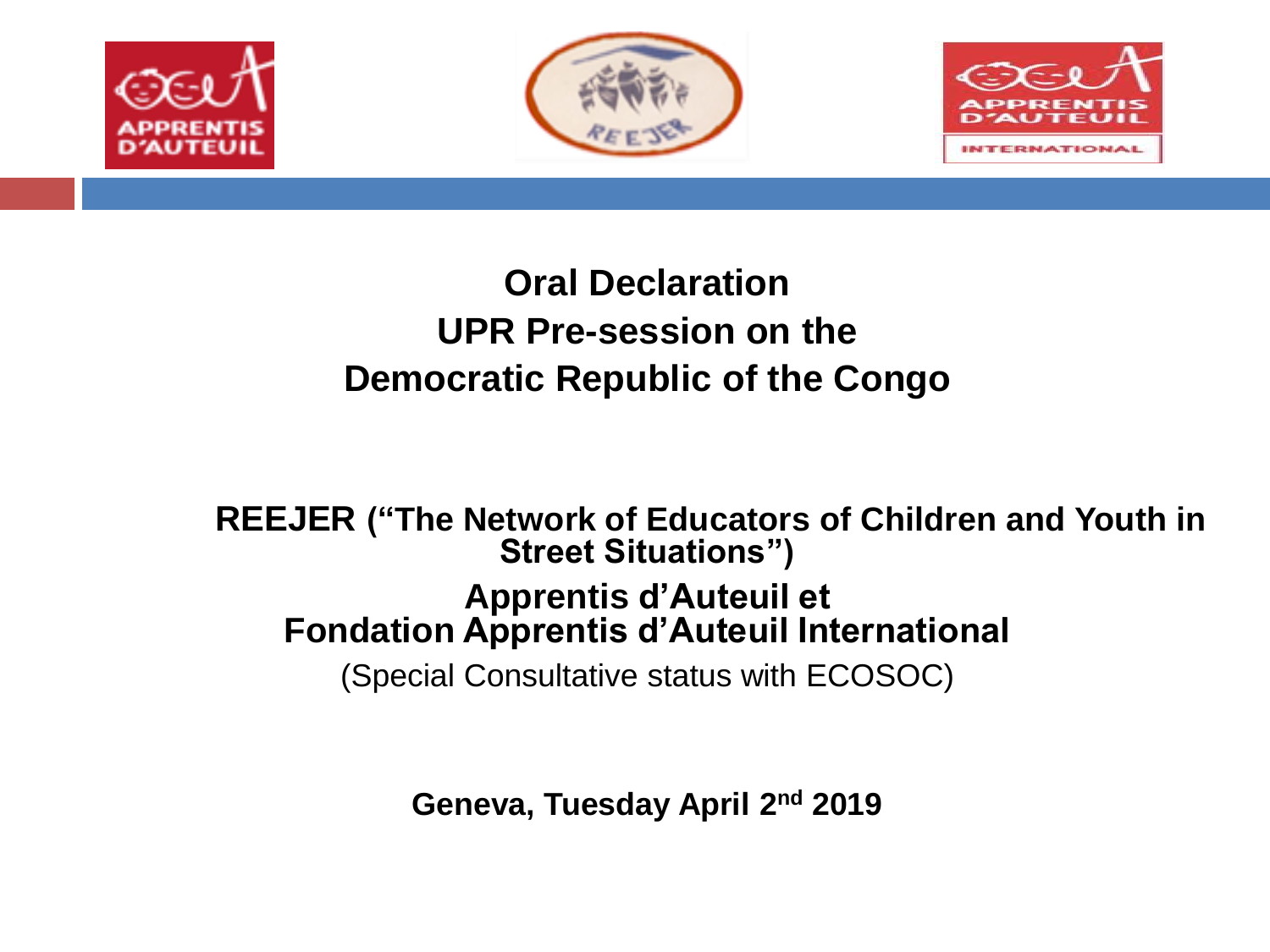### **Collaboration of active players committed to children's rights**

### **REEJER**

- Network founded in 1998 with over 100 member associations
- Active player committed to the support, protection and promotion of children's rights in the Democratic Republic of the Congo

### **Fondation Apprentis d'Auteuil**

- Catholic Foundation recognised of « public utility » in France founded in 1866
- Active player committed to the prevention and protection of vulnerable children

This partnership has contributed to the **adoption of the Law on the Protection of Children, on January 10th 2009**.

The REEJER takes part jointly with Apprentis d'Auteuil (AA) and the Fondation Apprentis d'Auteuil International (FAAI) to the UPR review of the Democratic Republic of the Congo regarding the **legislative and regulatory framework for the protection of children (children in street situations, children accused of « witchcraft » and young girl-mothers) as well as on the right to education and to health.**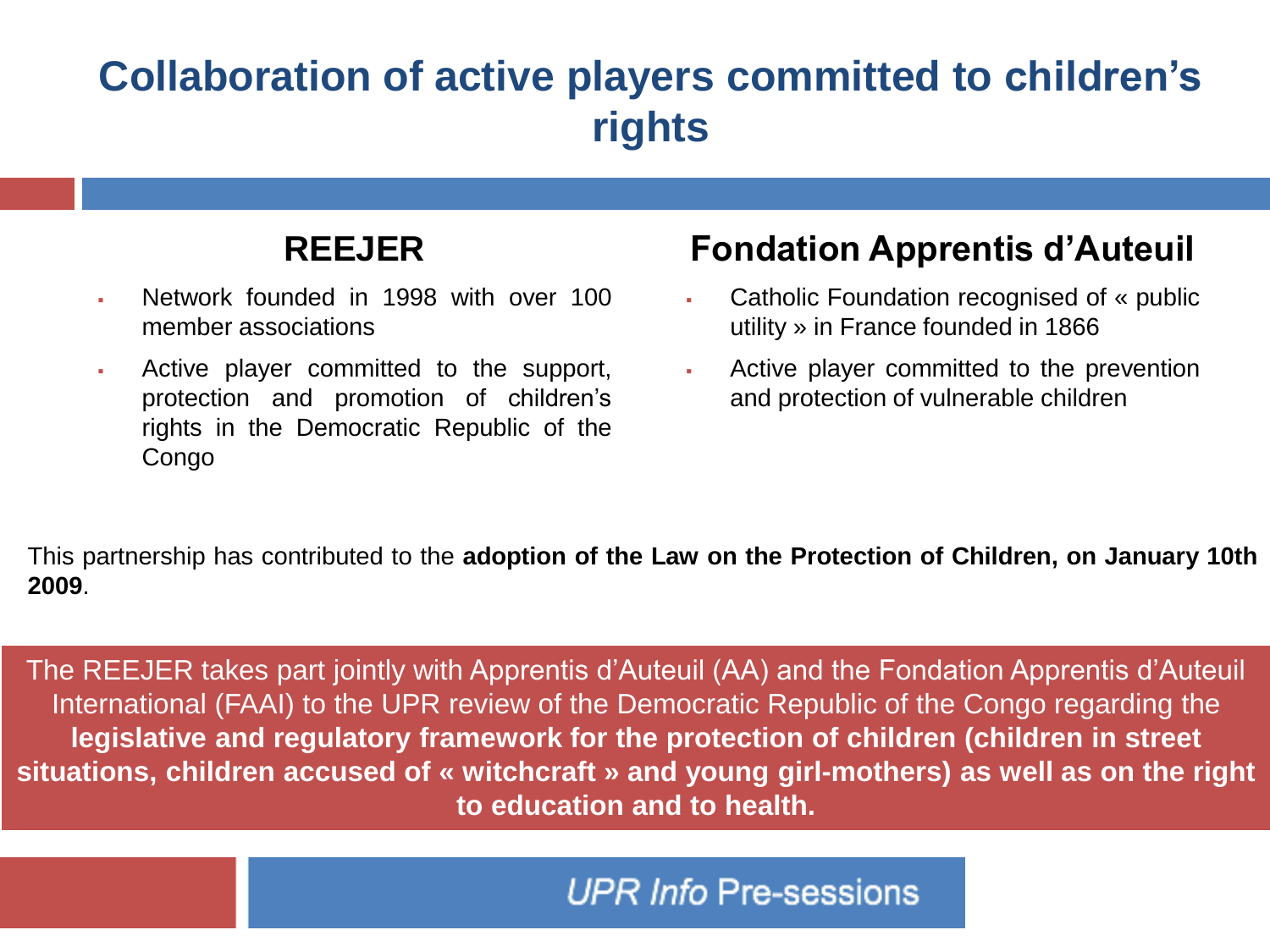### **The Democratic Republic of the Congo has made child protection a priority…**

#### **Legislative and regulatory framework**

**- Universel Declaration on Human Rights (1948)** 

**- International Convention on the Rights of the Child (1989)** 

**- African Charter on the Rights and Welfare of the Child (1992)**

**- Law n° 09/001 on the Protection of Children (2009)**

**- Art. 123 point 16 of the National Constitution**

**However, nine years later, the DRC delays in signing and implementing all the measures of the Law on the Protection of Children, therefore hindering the legal application of certain provisions :**

- Organization and functioning of the National Council for Children (Art. 75)
- Effective free public primary education (Art. 38)
- Access to healthcare (Art 21), and protection against all forms of exploitation and violence (Art. 57)

**Today, without effective implementation of the Law on the Protection of Children, respect for, and the realization of children's rights will not be ensured in the country.**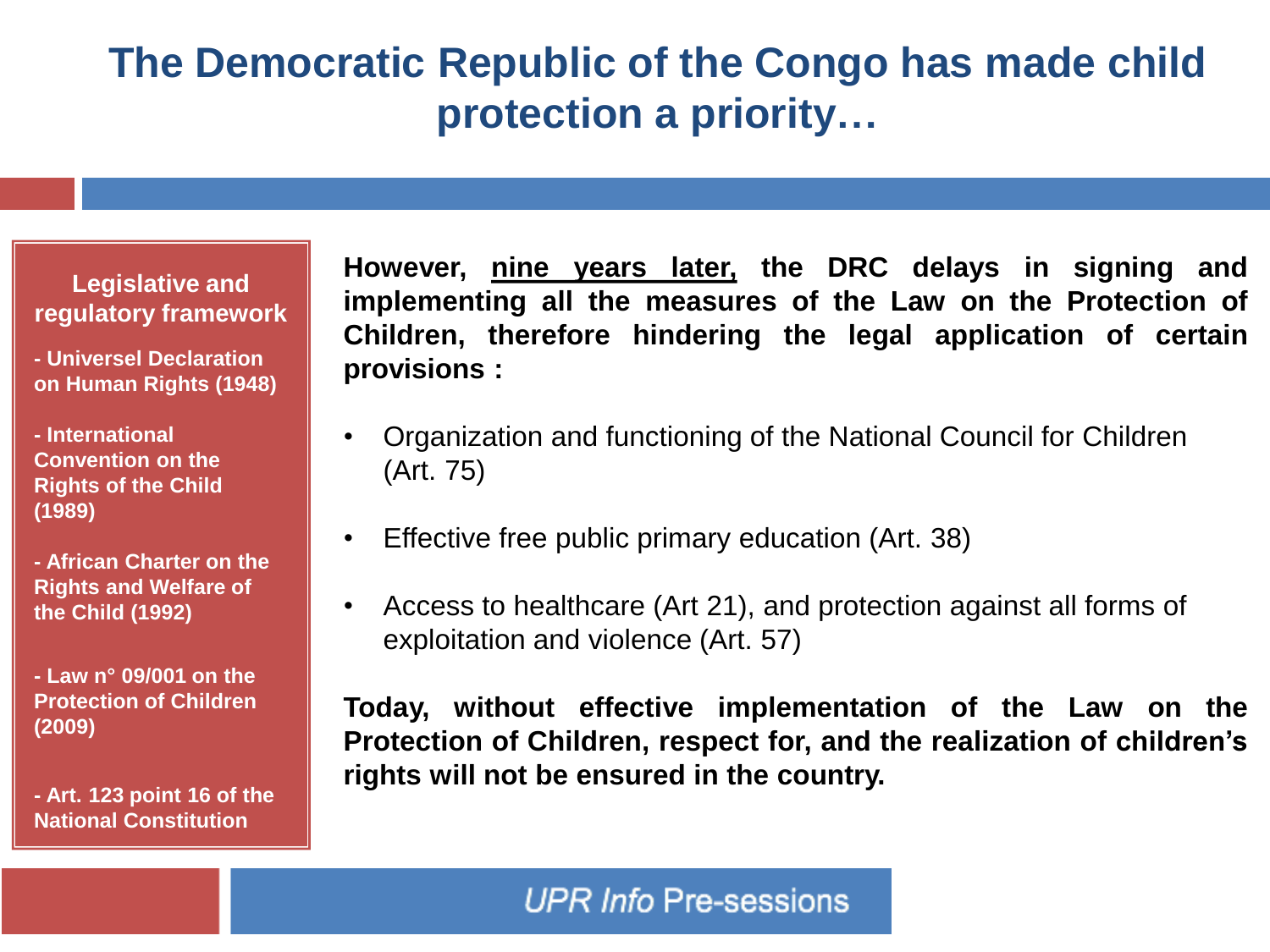**Protection of children : children in street situations, the phenomenon of children accused of « witchcraft » and young girl-mothers**

#### **Partially implemented recommendations Challenges to be met**

- $\Box$  Promote legislative and administrative measures to prevent and punish attacks and persecution of children accused of witchcraft (2009, Mexico)
- **n** Criminalize acts of violence against children accused of witchcraft and organize a national campaign of awareness-raising on this issue (2009, Belgium)
- **D** Adopt legislative measures to incriminate accusations of witchcraft against children (2009, Italy)
- $\Box$  Consider developing a comprehensive action plan to operationalize the recently adopted Child Code and to address concerns related to the care and protection of children (2009, South Africa)

- **n** Children continue to be the victims of violence and accusations of witchcraft
- $\Box$  More and more young girls have no other choice but to turn to prostitution for survival

**More than 20.000 children continue to live in the streets of Kinshasa in deplorable sanitary conditions and in great insecurity**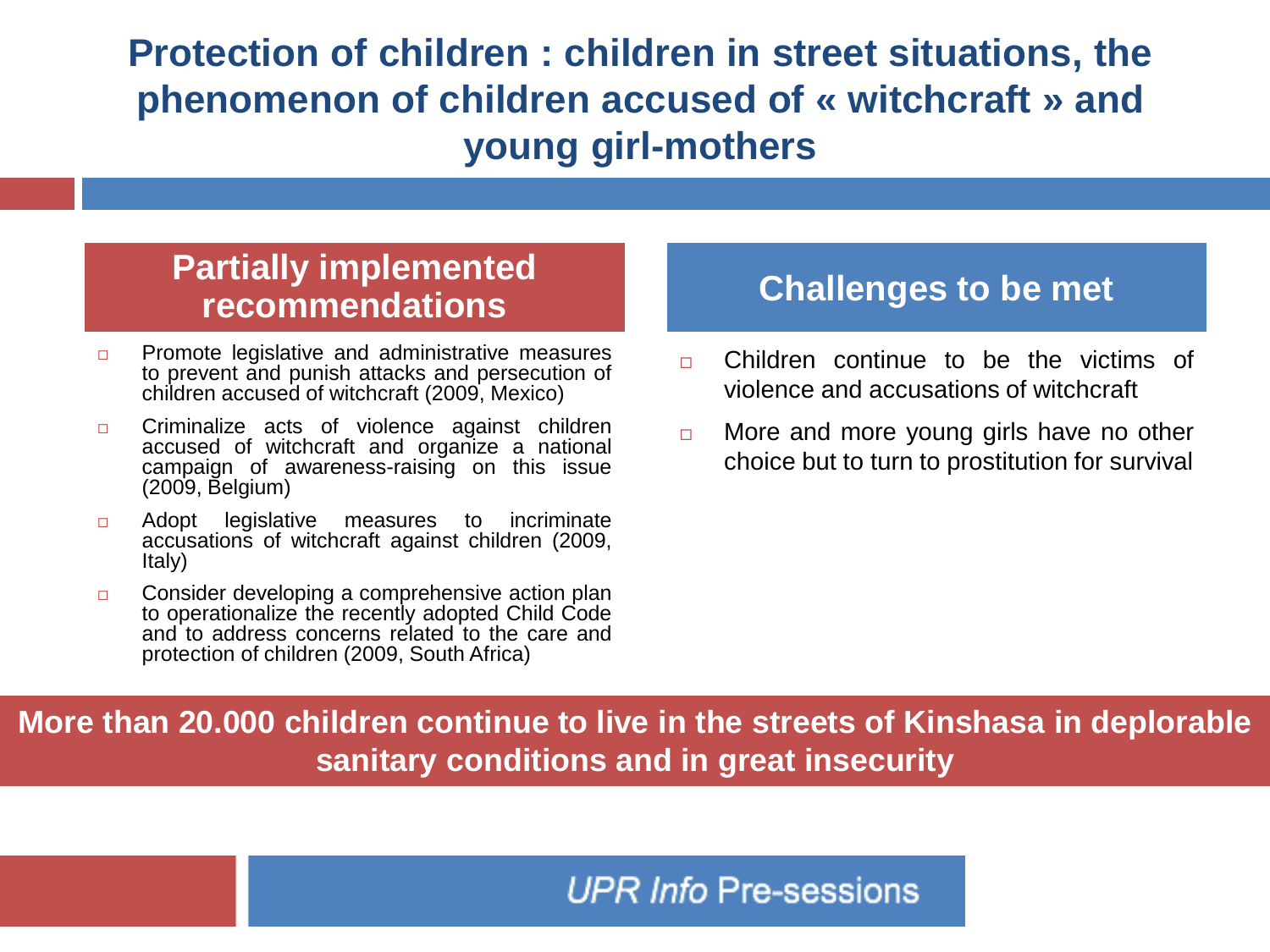# Recommendations

- ➢ Ensure the effective implementation of the Law NO 09/001 of January 10, 2009 on the protection of children, in particular by ensuring the **immediate signature of the decree on the organization and functioning of the National Council for Children and its implementation**, as provided for in article 75.
- ➢ Run a **nationwide awareness campaign** on the phenomenon of children accused of witchcraft, targeting the mainstream public and the Evangelic churches, and **ensure that the religious leaders responsible for such offences against children are punished by law.**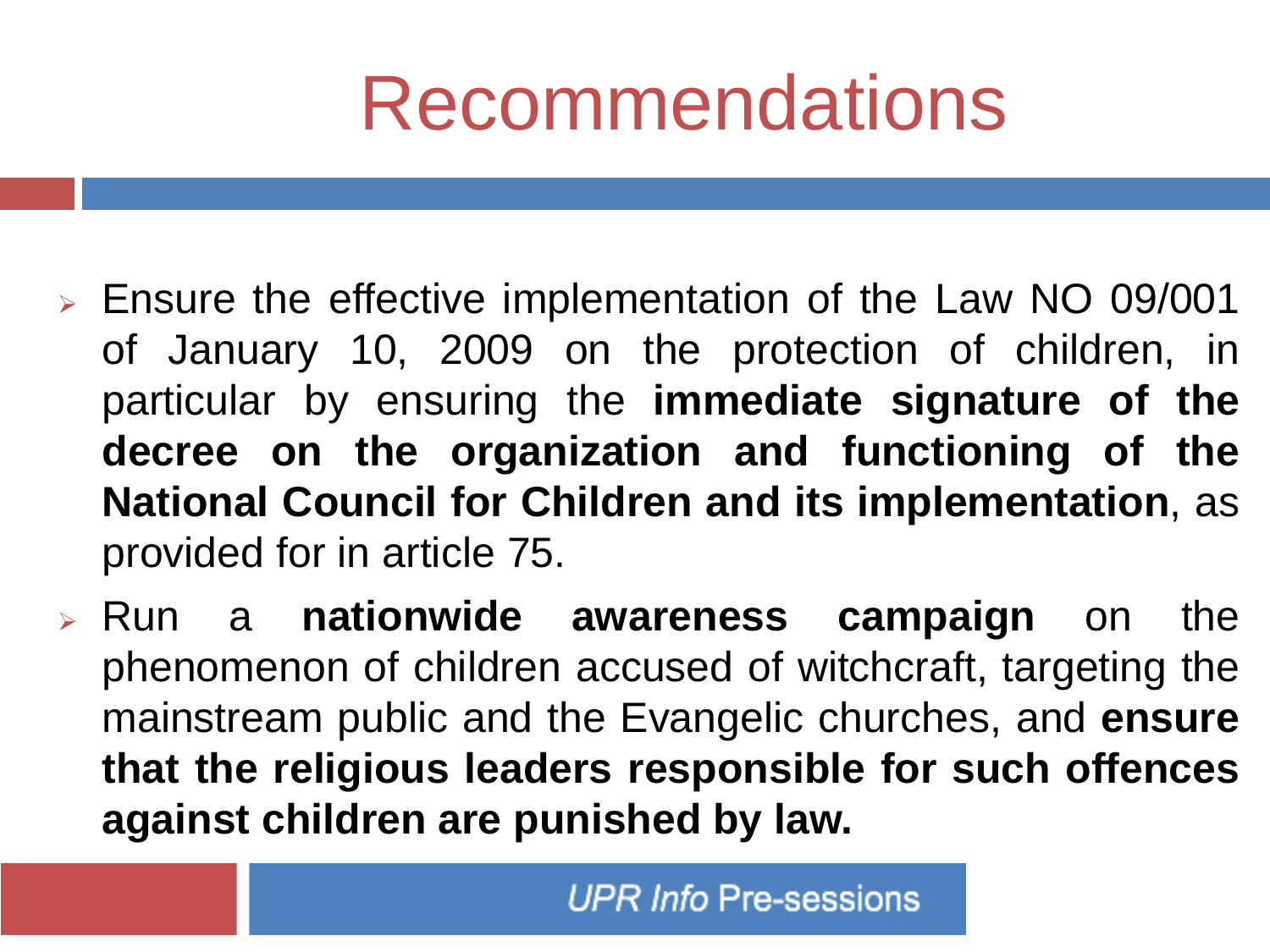## **Right to education**

#### **Recommendations not implemented Challenges to be met**

- Guarantee effectively that **education is free** for all children (2009, Holy See)
- Give priority to **free education** in the national budget allocations and take measures to prevent school drop out (2009, Uruguay)
- **IMPLEMENTED Implement policies to ensure free education throughout the** country (2013, Namibia)
- □ Take all measures necessary to ensure [...] effective implementation of the **free and compulsory primary education policy** […] (2013, Slovenia)
- Ensure the effective implementation of **free primary education** throughout the country (2013, Timor Leste)
- Strengthen measures to progressively ensure **free primary education** (2013, Ethiopia)
- Extend the **free primary education policy** throughout the country (2013, Zimbabwe)

- Access to education is still not free
- $\Box$  The budget dedicated to education only represents 1% of the overall national budget

**In 2017, the National Coalition for Education for all in DRC presented the following number : 3,5 millions of children aged between 6 and 11 years old have no hopes of sitting in class**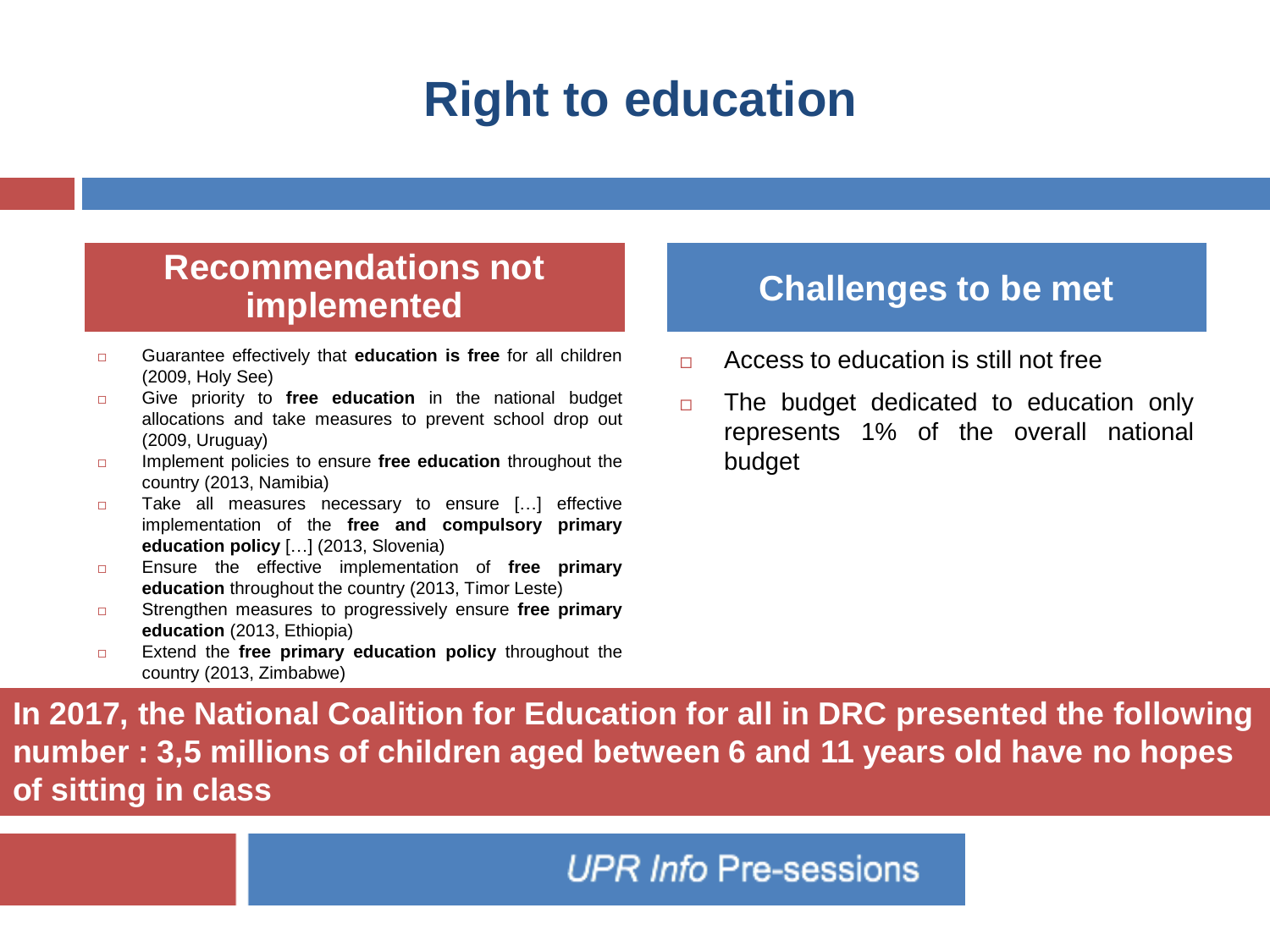## **Right to health**

#### **Partially implemented recommendations Challenges to be met**

- $\Box$  Ensure the effective implementation of the national strategy to combat maternal and infant mortality and to increase access for women and girls to basic health-care services (2013, Egypt)
- $\Box$  Ensure the effective implementation of the national strategy on maternal and child mortality […] healthcare services and education (2013, Ireland)
- $\Box$  Take all measures necessary to ensure the implementation of the Plan of Action, including […] access to basic health-care services (2013, Slovenia)
- $\Box$  Continue its efforts to improve the public health and education systems, as a mean to reduce poverty and to advance in the economic and social development of the country (2013, Cuba)
- □ Continue to take measures to [...] ensure better access to education and health care (2013, Morocco)

- □ Requested fees for accessing basic healthcare particularly exclude the most vulnerable children, adolescents and adults
- $\Box$  A vast number of children, living daily in a very violent environment, therefore do not receive health services
- $\Box$  In 2018, only 9,01% of the national budget was affected to the health sector

#### **Children are always the first victims of inequalities in access to care**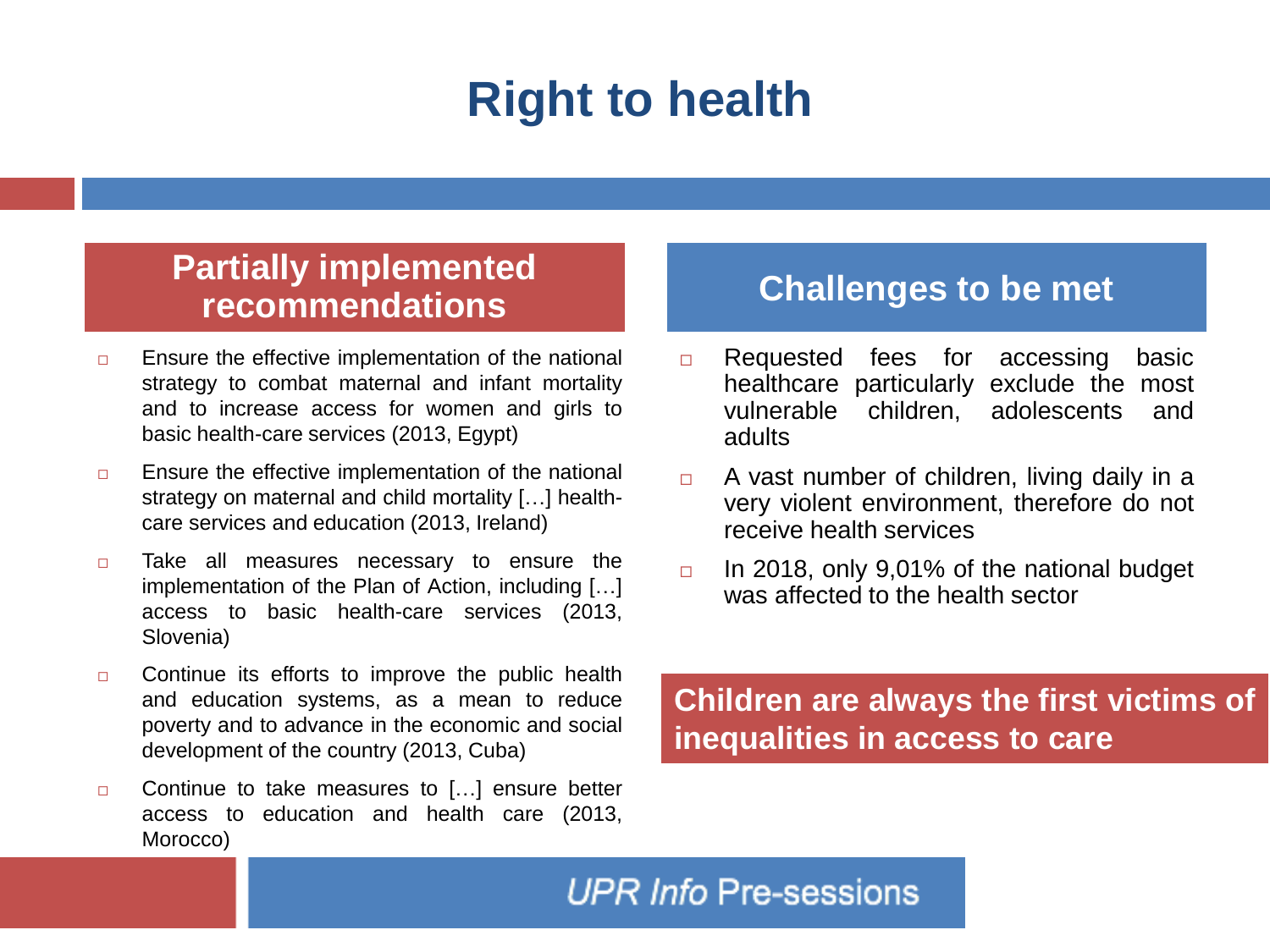# Recommendations

- ➢ **Guarantee unconditional access to the so-called "certificate of indigence"** for the most vulnerable children, in particular children living in the street, which allows them free access to education and health
- ➢ **Implement specific measures** meant at reducing health risks associated with early pregnancy and to **ensure the reintegration of young mothers** into the education system.